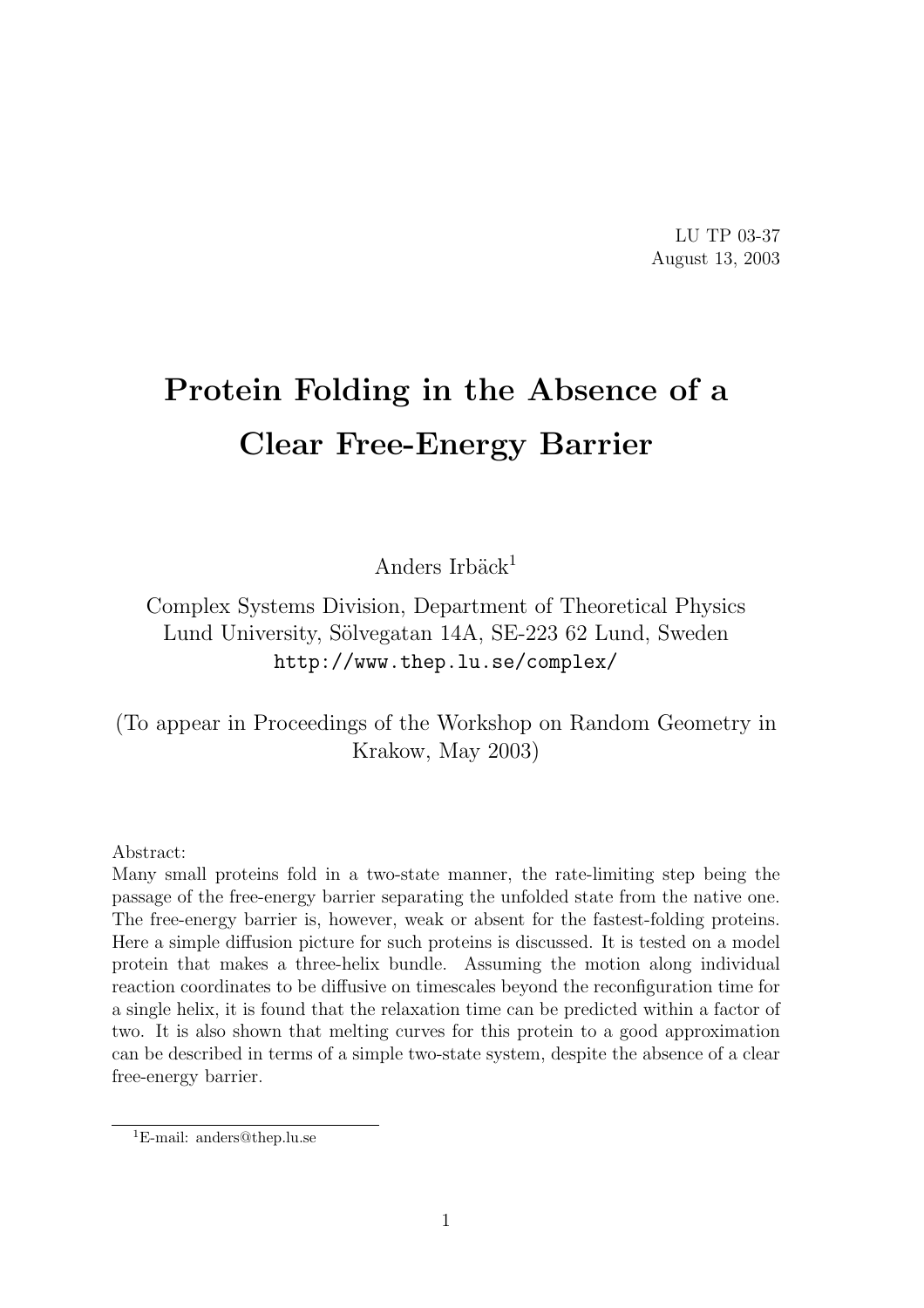## 1 Introduction

The folding of proteins to their functional states is a remarkable process [1]. In the cell, the folding process may require the assistance from helper molecules. However, as shown by refolding experiments, many proteins have the ability to fold spontaneously to their native states. This implies that the amino acid sequence contains all the information needed for the formation of the functional state [2]. The questions of how the folding process takes place and how the structure is encoded in the sequence are fascinating and in the focus of both experimental and theoretical research.

Many small single-domain proteins share the common property of folding in a twostate manner, without significantly populating any meta-stable intermediate state [3]. It is tempting to interpret the apparent two-state behaviour of these proteins in terms of a simple free-energy landscape with two minima separated by a single barrier, where the minima represent the native and unfolded states, respectively. If the barrier is high, this picture provides an explanation of why the folding kinetics tend to be single exponential, and why the folding thermodynamics show two-state character.

However, it is well-known that the free-energy barrier,  $\Delta F$ , is not high for all these proteins. In fact, assuming the folding time  $\tau_f$  to be given by  $\tau_f = \tau_0 \exp(\Delta F/kT)$ with  $\tau_0 \sim 1 \,\mu s$  [4], it is easy to find examples of proteins with  $\Delta F$  values of a few kT [3]  $(k \text{ is Boltzmann's constant and } T \text{ the temperature}).$ 

Suppose the native and unfolded states coexist at the folding temperature and that there is no well-defined intermediate state, but that a clear free-energy barrier between the native and unfolded states is missing. What type of relaxation behaviour should one then expect? Furthermore, would such a protein show easily detectable deviations from thermodynamic two-state behaviour? To gain insights into these questions, our group recently performed a Monte Carlo (MC) study of a designed three-helix-bundle protein [5]. Inspired by energy-landscape theory (for a recent review, see [6, 7]), we compared the calculated relaxation time for this protein with predictions from a simple one-dimensional diffusion picture.

The paper is organised as follows. In Section 2 the diffusion analysis is discussed. In Section 3 our MC study of the thermodynamics and kinetics of the three-helix-bundle protein is presented. A brief summary can be found in Section 4.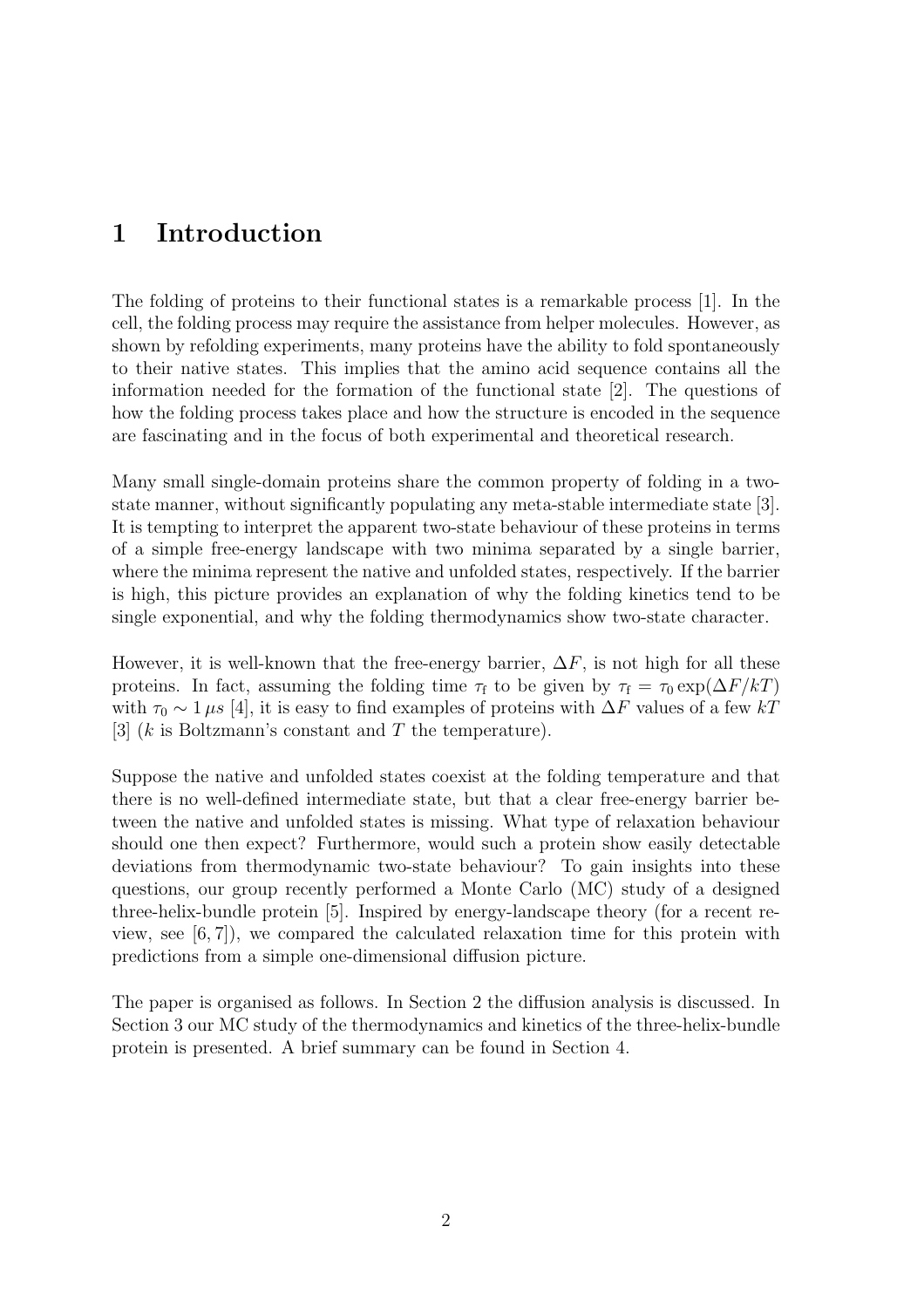## 2 Diffusion Picture

In the energy-landscape approach [6,7], the high-dimensional folding process is projected onto one or a few coordinates; in its simplest form, the folding process is modelled as one-dimensional Brownian motion in an external potential  $F(r) = -kT \ln P_{eq}(r)$ , where r is the reaction coordinate studied and  $P_{eq}(r)$  denotes the equilibrium distribution of r. The probability distribution of r at time t,  $P(r, t)$ , then obeys Smoluchowski's diffusion equation

$$
\frac{\partial P(r,t)}{\partial t} = \frac{\partial}{\partial r} \left[ D(r) \left( \frac{\partial P(r,t)}{\partial r} + \frac{P(r,t)}{kT} \frac{\partial F(r)}{\partial r} \right) \right],\tag{1}
$$

where  $D(r)$  is the diffusion coefficient.

Due to the projection onto a single reaction coordinate  $r$ , Eq. (1) is not expected to hold on short timescales. It may still be useful if the motion in  $r$  is diffusive beyond some timescale that is small compared with the relaxation time. It is then possible to predict the relaxation time from this equation. In [8] such an analysis was successfully carried through for a lattice model protein.

If the free energy  $F(r)$  has the shape of a double well with a clear barrier in between, Eq. (1) predicts single-exponential relaxation, with a rate constant given by Kramers' well-known formula [9, 10]. However, this result cannot be applied to systems that lack a clear free-energy barrier. To compare the behaviour of our fast-folding model protein with that predicted by Eq. (1), we therefore solved this equation numerically [5], by a finite-difference scheme of Crank-Nicolson type. The analysis was carried out using the full  $F(r)$  and  $D(r)$ , as obtained from simulations (see below).

In the idealized situation when  $F(r)$  has the shape of a square well and  $D(r)$  is a constant, Eq. (1) can be solved in a closed form. It is instructive to take a look at this solution. Suppose, for convenience, that the reaction coordinate  $r$  is the energy E. The equilibrium distribution is then given by  $P_{eq}(E) \propto \exp(-\delta \beta E)$  if E is in the square well and  $P_{eq}(E) = 0$  otherwise, where  $\delta\beta = 1/kT - 1/kT_f$ ,  $T_f$  being the folding temperature. With this  $P_{eq}(E)$ , Eq. (1) takes the form

$$
\frac{\partial P(E,t)}{\partial t} = \frac{\partial}{\partial E} \left[ D \left( \frac{\partial P(E,t)}{\partial E} + \delta \beta P(E,t) \right) \right],\tag{2}
$$

where the diffusion coefficient is assumed constant,  $D(E) = D$ . The initial distribution  $P(E, t = 0)$  is taken to be the equilibrium distribution at an arbitrary temperature  $T_0$ .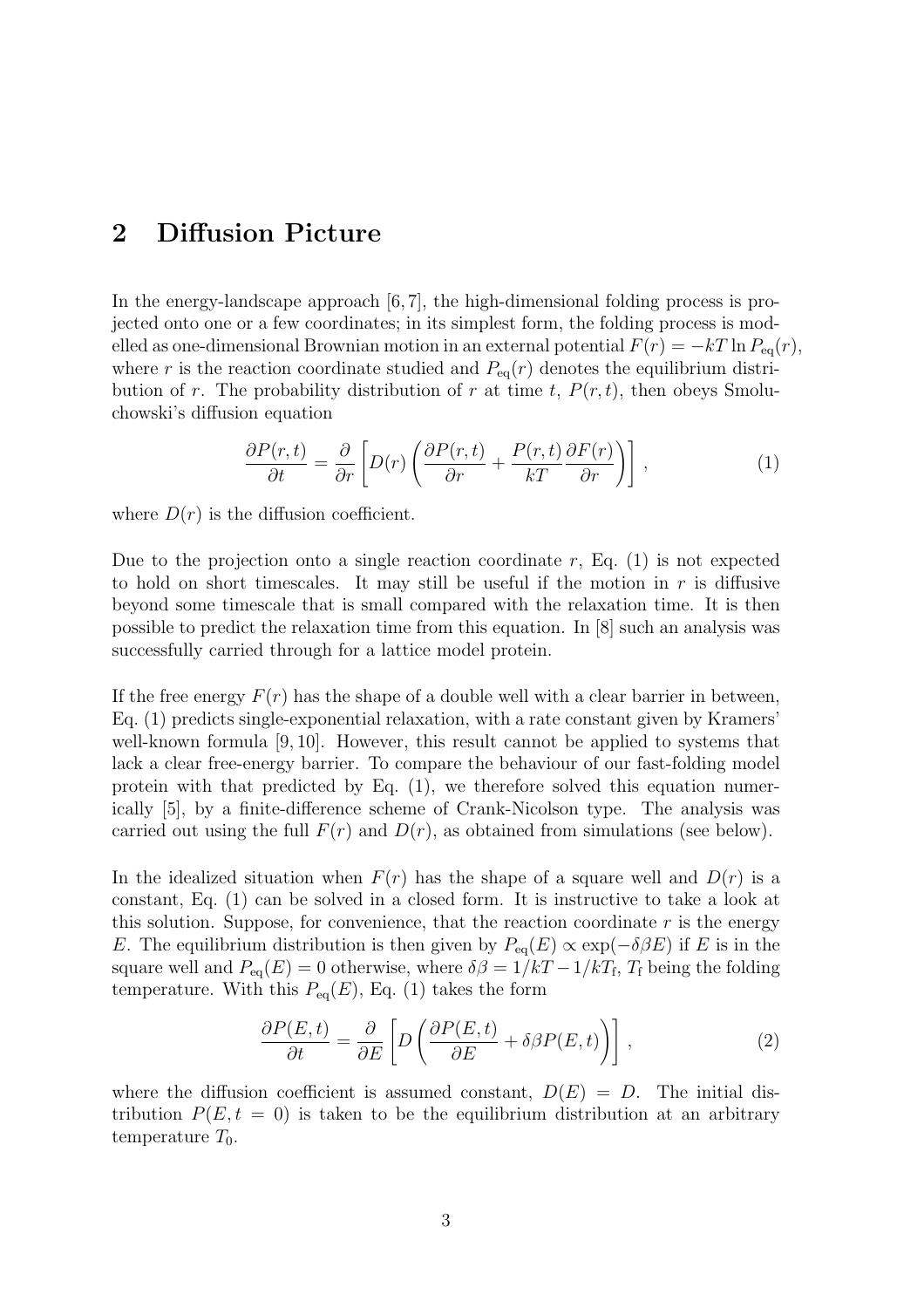By separation of variables, it is straightforward to solve Eq. (2) with this initial condition for  $P(E, t)$ , the energy distribution at time t. The average energy at time t,  $E(t)$ , is found to be

$$
E(t) = \langle E \rangle + \sum_{k=1}^{\infty} A_k e^{-t/\tau_k}, \qquad (3)
$$

where the time constants  $\tau_k$  are given by

$$
1/\tau_k = \frac{D}{\Delta E_{\rm sw}^2} \left( \pi^2 k^2 + \frac{1}{4} \delta \beta^2 \Delta E_{\rm sw}^2 \right) , \qquad (4)
$$

 $\Delta E_{\rm sw}$  being the width of the square-well potential. Expressions for the equilibrium average  $\langle E \rangle$  and the expansion coefficients  $A_k$  can be found in [5].

For a general reaction coordinate r, Eq. (4) remains valid at  $T = T_f$ ; that is,  $\tau_k =$  $\Delta r_{\rm sw}^2/D\pi^2k^2$ , where  $\Delta r_{\rm sw}$  is the width of the assumed square-well potential in r. However, for a general  $r$ , the temperature dependence is not as simple as that in Eq.  $(4)$ .

Two properties of the expansion coefficients  $A_k$  are worth mentioning. First,  $A_k$ scales as  $k^2$  if  $k \ll \frac{1}{2\pi} |\delta \beta| \Delta E_{\rm sw}$ , and as  $1/k^4$  if  $k \gg \frac{1}{2\pi} |\delta \beta| \Delta E_{\rm sw}$ . Second, all  $A_k$ with even k are suppressed if T is close to  $T_f$ ; in fact, they vanish if  $T = T_f$ . From these two facts it follows that  $|A_1|$  is much larger than the other  $|A_k|$  if T is near  $T_f$ . This tends to make the deviation from single-exponential behaviour smaller than one might expect from Eq. (4). At the same time, it should be pointed out that the exact vanishing of  $A_k$  for even k at  $T = T_f$  is accidental and related to the perfect symmetry in this particular case (square-well potential and constant diffusion coefficient).

In Section 3.3 the relaxation time of our three-helix-bundle protein is compared both to the numerical solution of Eq. (1) and to the analytical solution of the simplified Eq. (2).

## 3 Monte Carlo Study of a Designed Three-Helix Bundle

#### 3.1 Model and Methods

The three-helix-bundle protein was studied using a reduced off-lattice model, introduced in [11]. In this model, each amino acid is represented by five or six atoms,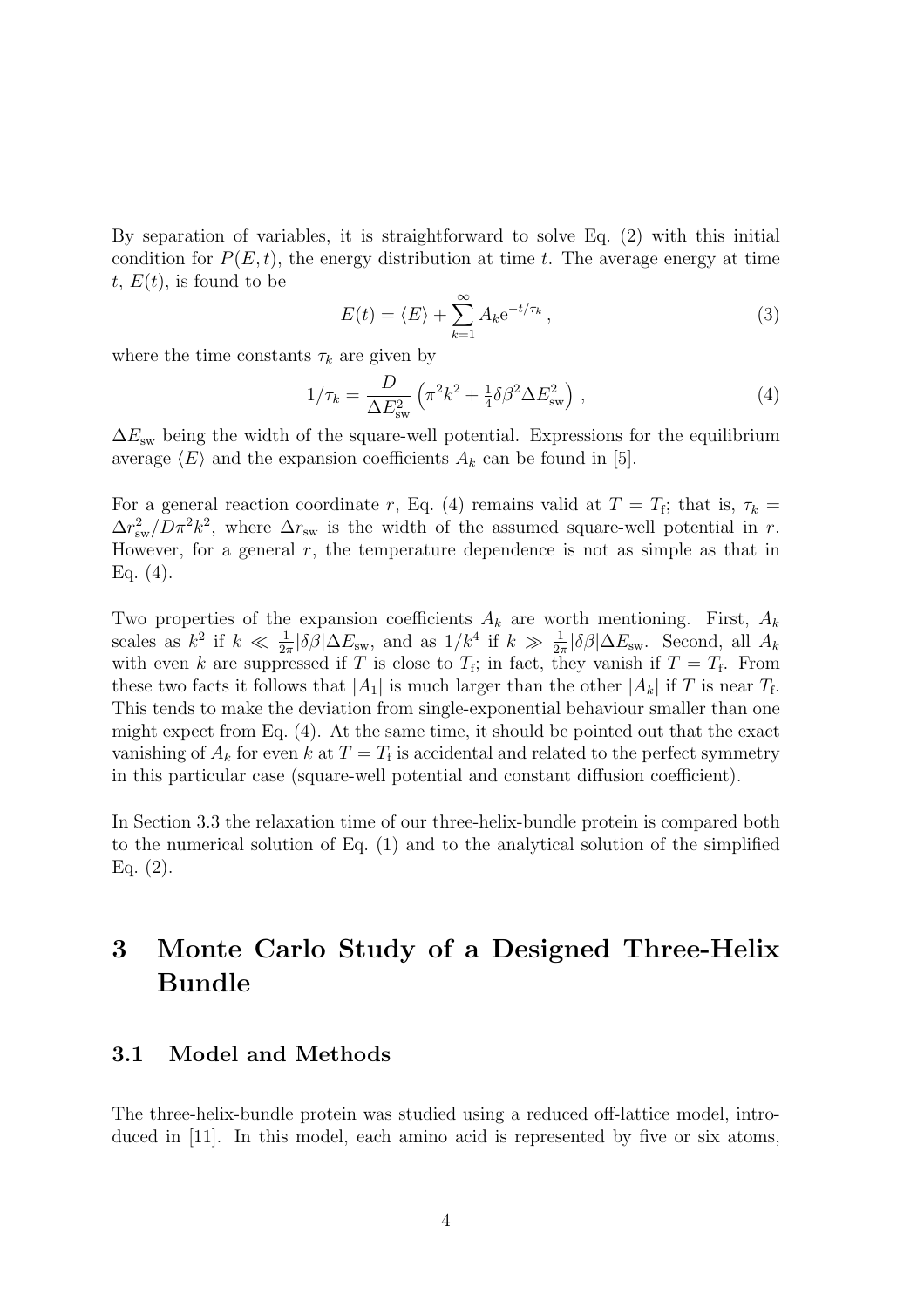three of which are the backbone atoms N,  $C_{\alpha}$  and C'. Also included are the H and O atoms of the peptide units, which are used to define hydrogen bonds. The sixth atom is a large  $C_\beta$  which represents the side chain. The  $C_\beta$  atom is taken to be either hydrophobic, polar or absent, which gives us three types of amino acids: H with hydrophobic  $C_\beta$ , P with polar  $C_\beta$ , and G (glycine) without  $C_\beta$ . All bond lengths, bond angles and peptide torsion angles (180◦ ) are held fixed, which means that the model contains two degrees of freedom per amino acid, the Ramachandran torsion angles  $\phi$  and  $\psi$ .

The potential function

$$
E = Eloc + Eev + Ehb + Ehp
$$
 (5)

is composed of four terms. The local potential  $E_{\text{loc}}$  has a standard form with threefold symmetry,

$$
E_{\text{loc}} = \frac{\epsilon_{\phi}}{2} \sum_{i} (1 + \cos 3\phi_i) + \frac{\epsilon_{\psi}}{2} \sum_{i} (1 + \cos 3\psi_i).
$$
 (6)

The excluded-volume term  $E_{\text{ev}}$  is given by a hard-sphere potential of the form

$$
E_{\rm ev} = \epsilon_{\rm ev} \sum_{i < j} \left(\frac{\sigma_{ij}}{r_{ij}}\right)^{12},\tag{7}
$$

where the sum runs over all possible atom pairs except those consisting of two hydrophobic C<sub>β</sub>. The parameter  $\sigma_{ij}$  is given by  $\sigma_{ij} = \sigma_i + \sigma_j + \Delta \sigma_{ij}$ , where  $\Delta \sigma_{ij} =$ 0.625 Å for  $C_{\beta}C'$ ,  $C_{\beta}N$  and  $C_{\beta}O$  pairs that are connected by three covalent bonds, and  $\Delta \sigma_{ij} = 0$  Å otherwise. The introduction of the parameter  $\Delta \sigma_{ij}$  can be thought of as a change of the local potential.

The hydrogen-bond term  $E_{hb}$  has the form

$$
E_{\rm hb} = \epsilon_{\rm hb} \sum_{ij} u(r_{ij}) v(\alpha_{ij}, \beta_{ij}), \qquad (8)
$$

where the functions  $u(r)$  and  $v(\alpha, \beta)$  are given by

$$
u(r) = 5\left(\frac{\sigma_{\rm hb}}{r}\right)^{12} - 6\left(\frac{\sigma_{\rm hb}}{r}\right)^{10} \tag{9}
$$

$$
v(\alpha, \beta) = \begin{cases} \cos^2 \alpha \cos^2 \beta & \alpha, \beta > 90^{\circ} \\ 0 & \text{otherwise} \end{cases}
$$
 (10)

The sum in Eq.  $(8)$  runs over all possible HO pairs, and  $r_{ij}$  denotes the HO distance,  $\alpha_{ij}$  the NHO angle, and  $\beta_{ij}$  the HOC' angle.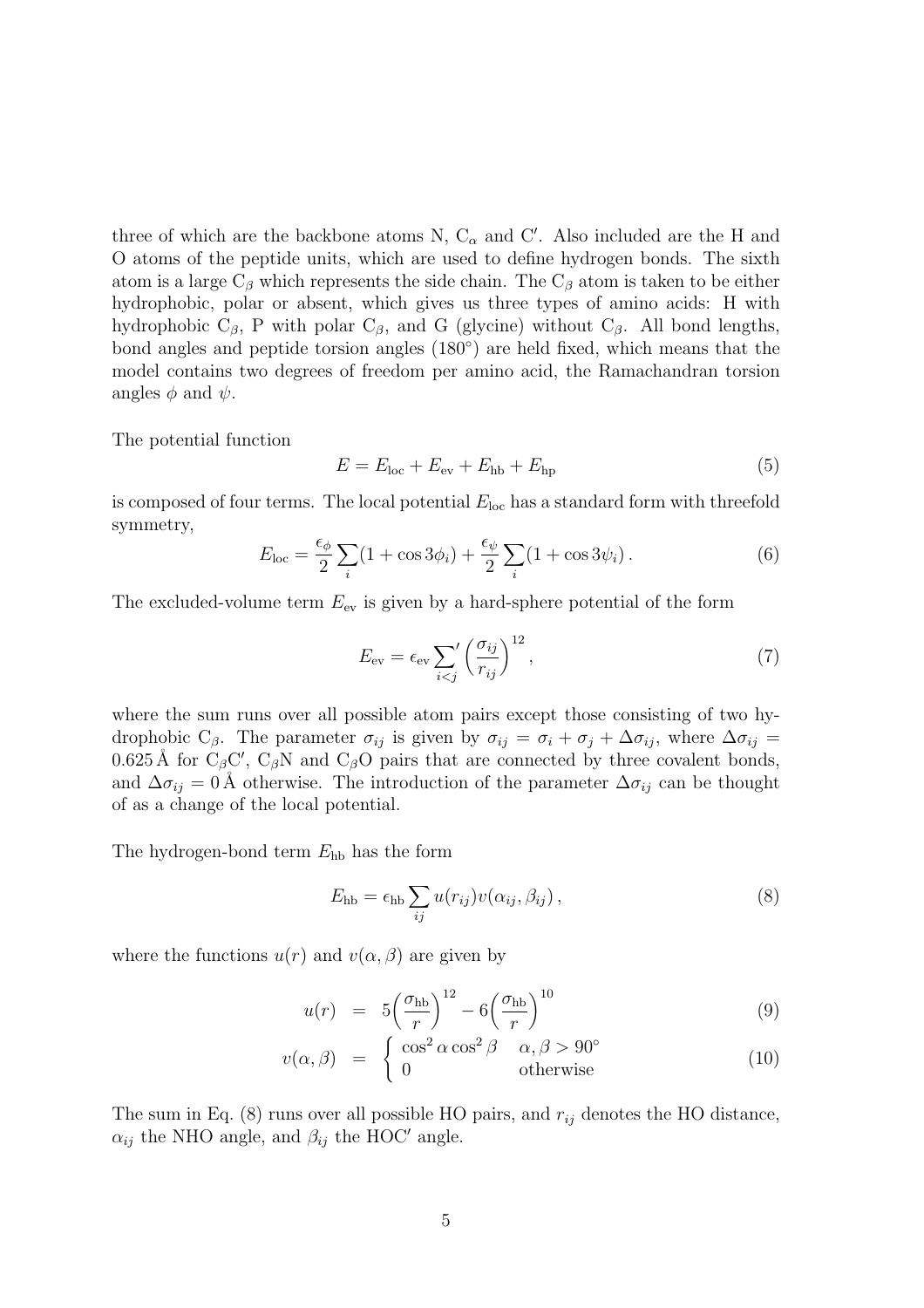The last term of the potential,  $E_{\text{hp}}$ , is an effective hydrophobic attraction given by

$$
E_{\rm hp} = \epsilon_{\rm hp} \sum_{i < j} \left[ \left( \frac{\sigma_{\rm hp}}{r_{ij}} \right)^{12} - 2 \left( \frac{\sigma_{\rm hp}}{r_{ij}} \right)^6 \right],\tag{11}
$$

where the sum runs over all possible pairs of hydrophobic  $C_\beta$ .

To speed up the calculations, a cutoff radius  $r_c$  is used, which is taken to be 4.5 Å for  $E_{\text{ev}}$  and  $E_{\text{hb}}$ , and  $8\text{ Å}$  for  $E_{\text{hp}}$ . Numerical values of all energy and geometry parameters can be found in [11].

A slightly extended version of this model, with five amino acids rather than three, has been applied to the three-helix-bundle B domain of staphylococcal protein A [12] and two related sequences [13].

The idealized three-helix-bundle protein studied here contains 54 amino acids and is a truncated three-letter version [14, 15] of a four-helix-bundle protein de novo designed by Regan and DeGrado [16]. It consists of three identical stretches of H and P amino acids, connected by two GGG segments. The HP segment is given by PPHPPHHPPHHPP and is such that it can make an  $\alpha$ -helix with all H on the same side.

The thermodynamic behaviour of this sequence was studied by using simulated tempering [17–19], in which the temperature is a dynamic variable. This method was used in order to speed up the calculations at low temperatures. For a review of simulated tempering and other generalized-ensemble techniques for protein folding, see [20]. Our simulations were started from random configurations. Two kinds of conformation moves were used: first, the pivot move in which a single torsion angle is turned; and second, a semi-local method [21] that works with seven or eight adjacent torsion angles, which are turned in a coordinated manner. The non-local pivot move was included in order to accelerate the evolution of the system at high temperatures.

An MC-based kinetic study was performed, too. These simulations are only meant to mimic the time evolution of the system in a qualitative sense. The kinetic simulations differ from the thermodynamic ones in two ways: first, the temperature was held constant; and second, the non-local pivot update was not used, but only the semi-local method [21]. This restriction is needed in order to avoid large unphysical deformations of the chain.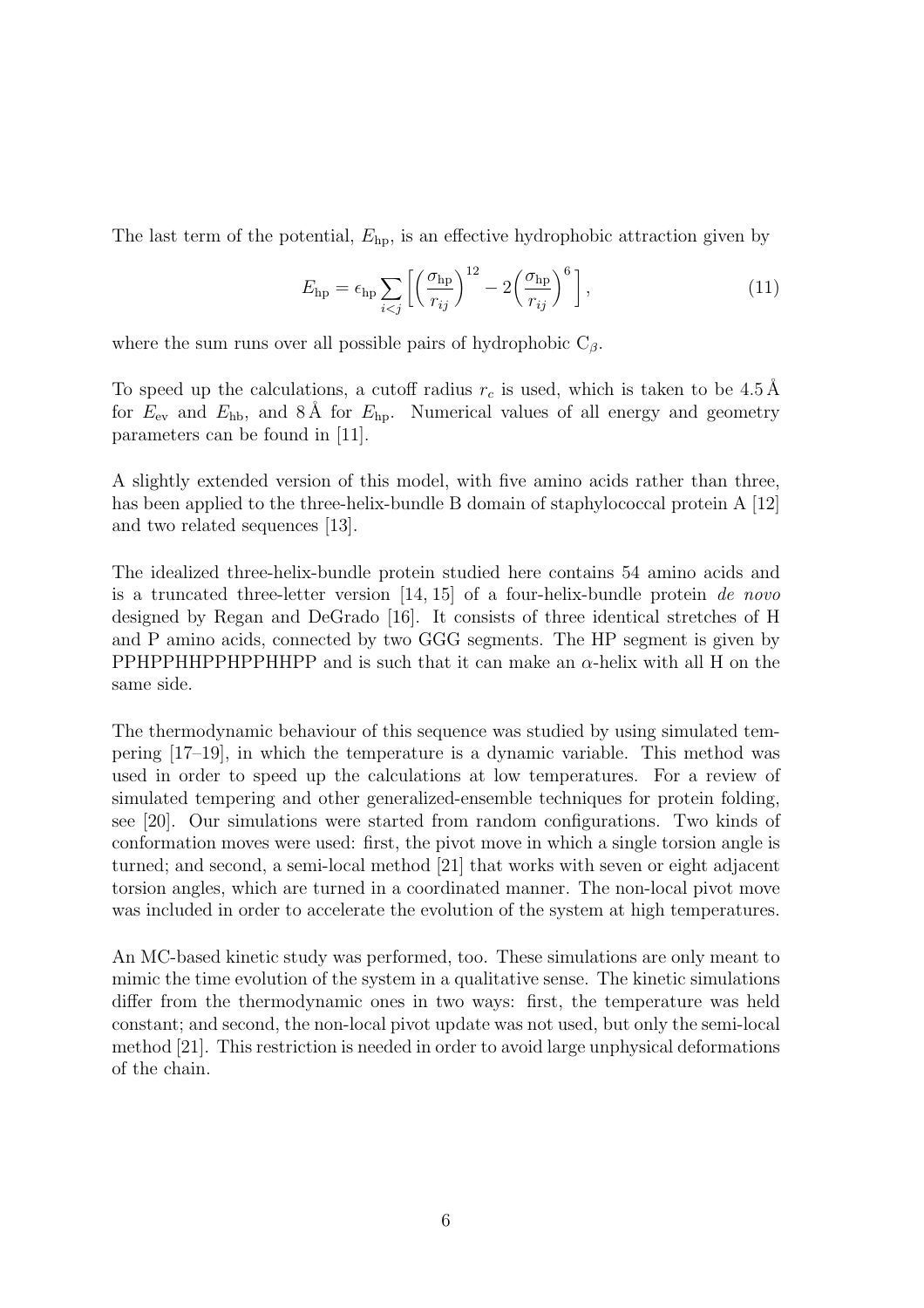

Figure 1: Representative structures for the two topologies, FU and BU. Drawn with RasMol [22].

#### 3.2 Thermodynamics

It turns out that this designed sequence does make a stable three-helix bundle in this model, except for a twofold topological degeneracy. Figure 1 is a schematic illustration of representative structures for the two topologies, as obtained by energy minimisation. The difference between the two topologies is that if one lets the first two helices form a U, then the third helix is either in front of (FU) or behind (BU) that U. In order for the model to be able to discriminate between these states, it would probably be necessary to change the hydrophobicity potential  $E_{hp}$ . A simple pairwise additive potential like that in Eq. (11) has problems with this task because the contact patterns are very similar in the two topologies [23]. A measure of structural similarity with the (degenerate) native state is provided by the parameter

$$
Q = \max \left[ \exp \left( -\delta_{\rm FU}^2 / (10 \text{\AA})^2 \right), \exp \left( -\delta_{\rm BU}^2 / (10 \text{\AA})^2 \right) \right], \tag{12}
$$

where  $\delta_{\text{FU}}$  and  $\delta_{\text{BU}}$  are the root-mean-square deviations from the ideal FU and BU conformations in Fig. 1 (calculated over all backbone atoms).

The thermodynamic behaviour of this model protein was studied in detail in [5, 11]. In particular, it was found to have the following properties:

- Its helices are more stable than those of the corresponding one- and two-helix segments, which is in agreement with the well-known fact that secondarystructure elements in general are less stable in isolation than as parts of a full protein.
- It undergoes an abrupt folding transition from an expanded state to the threehelix-bundle state, without forming any well-defined intermediate state. The temperature dependence of quantities such as the hydrogen-bond energy and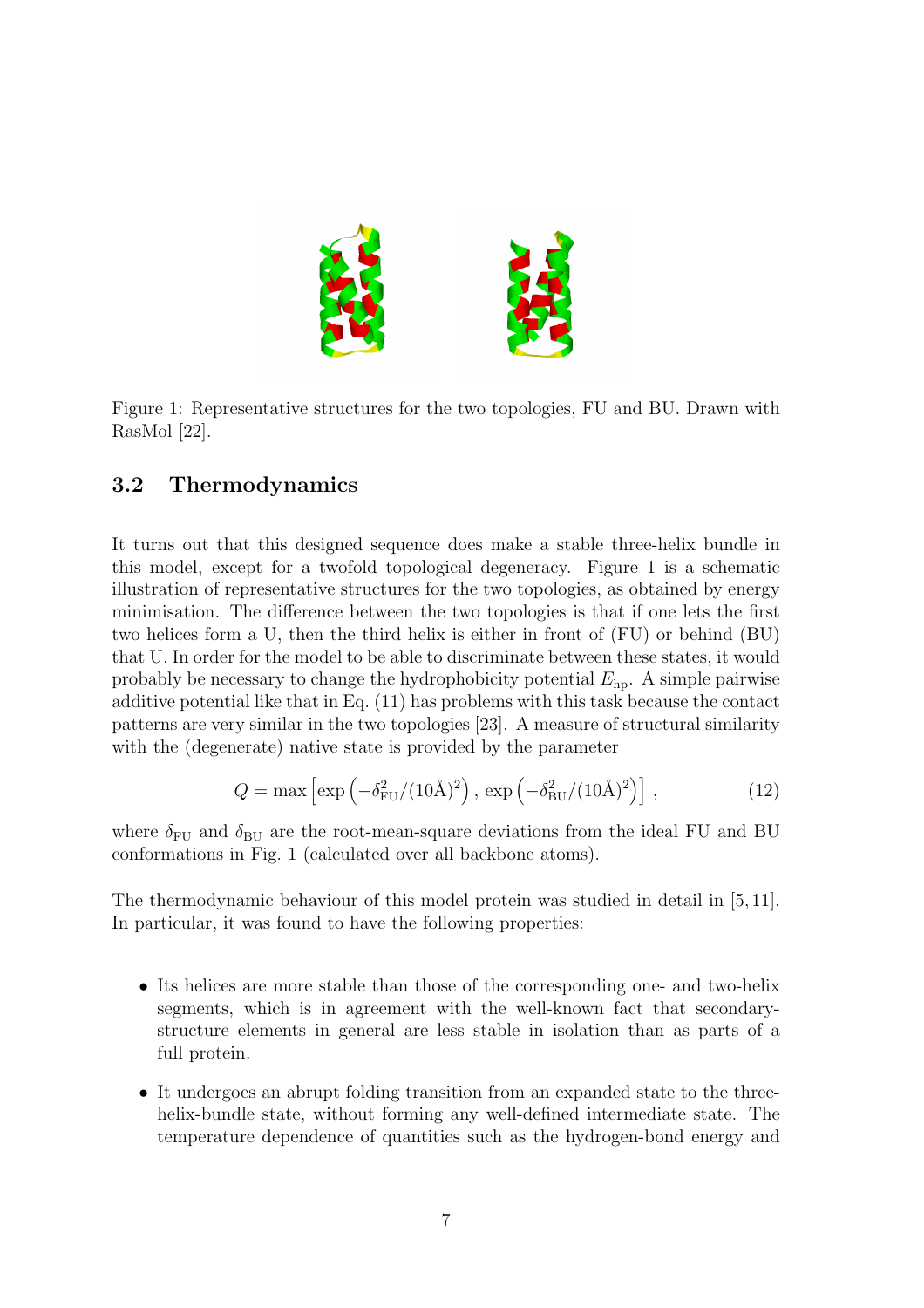

Figure 2: Temperature dependence of (a) the hydrogen-bond energy  $E_{hb}$  and (b) the radius of gyration  $R_g$ . The lines are fits to the two-state expression  $X(T)$  =  $[X_{\rm u}+X_{\rm n}K(T)]/[1+K(T)]$ , where  $K(T)=\exp[(1/kT-1/kT_{\rm m})\Delta E]$  is the effective equilibrium constant and  $X_n$  and  $X_u$  denote the native and unfolded values of X, respectively. Such a fit has four parameters: the energy difference  $\Delta E$ , the melting temperature  $T_{\rm m}$ , and the two baselines  $X_{\rm u}$  and  $X_{\rm n}$ .

the radius of gyration can be quite well described in terms of a simple two-state system, as illustrated in Fig. 2. This figure also shows that helix formation and chain collapse occur in parallel for this protein.

• It has no clear free-energy barrier between the unfolded and native states. Figure 3 shows the free-energy profiles  $F(E)$  and  $F(Q)$  at  $T = T_f$ .  $F(Q)$  exhibits a very weak barrier,  $\langle 1 kT$ , whereas  $F(E)$  shows no barrier at all. This clearly demonstrates that at a simple two-state description is an oversimplification, despite that the melting curves show approximate two-state character (see Fig. 2).

It should be stressed that the behaviour of the model depends strongly on the parameters  $\epsilon_{hb}$  and  $\epsilon_{hp}$  that sets the strengths of the hydrogen bonds and the hydrophobic attraction, respectively. These parameters must be carefully chosen in order for the folding transition to be first-order-like [24].

#### 3.3 Kinetics

In our MC-based kinetic study, the relaxation of ensemble averages of various quantities was studied at  $T = T_f$ . For this purpose, a set of 3000 folding simulations was performed, starting from equilibrium conformations at the temperature  $T_0 \approx 1.06 T_{\text{f}}$ .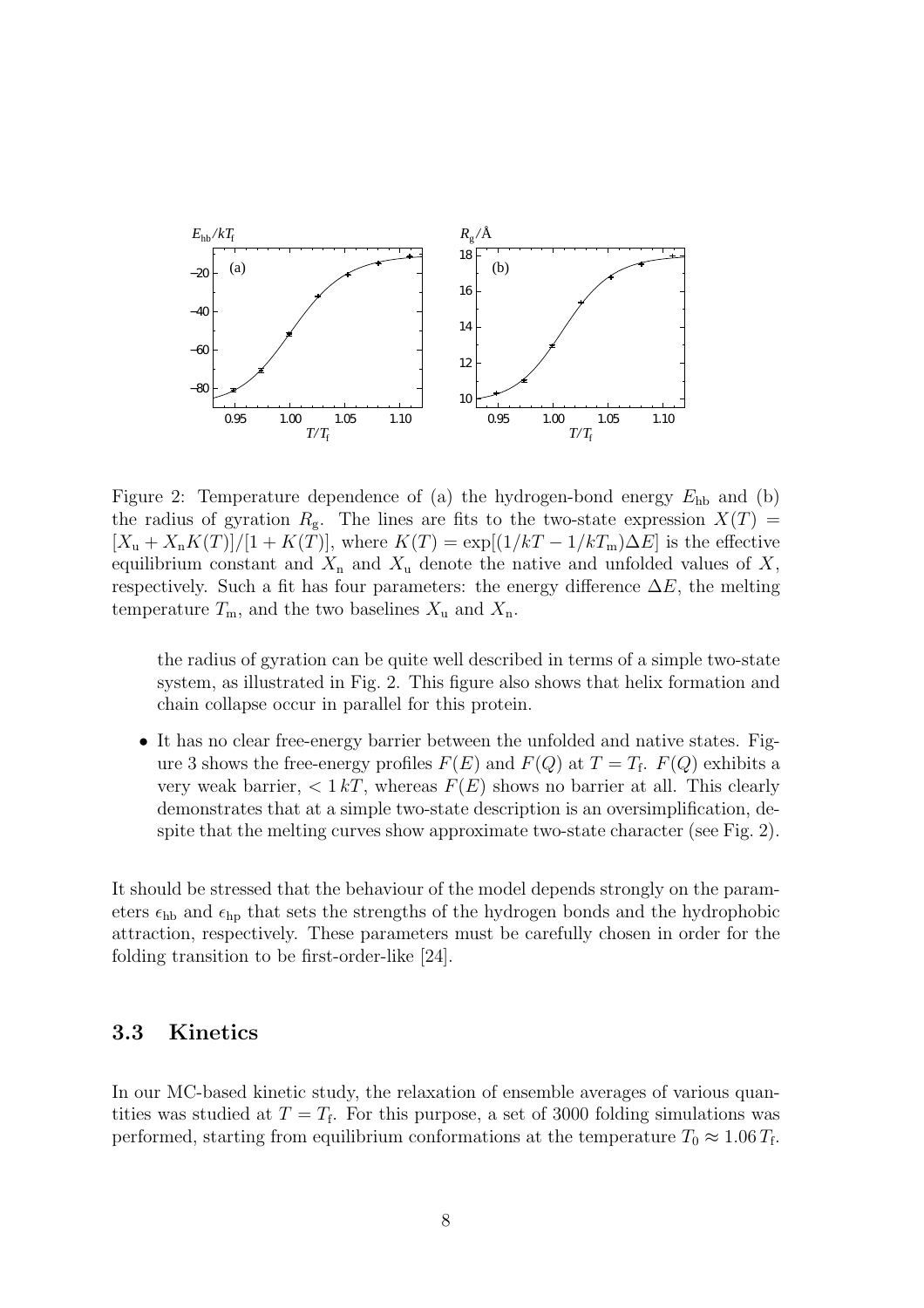

Figure 3: Free-energy profiles at  $T = T_f$  for (a) the energy E and (b) the similarity parameter Q (dark bands). The light-grey bands show free energies for block averages (see Eq. 13), using a block size of  $\tau_b = 10^6$  MC steps. Each band is centered around the expected value and shows statistical  $1\sigma$  errors.

At this temperature, the chain is extended with a relatively low helix content (see Fig. 2).

Figure 4 shows the relaxation behaviour of the energy E and the similarity parameter  $Q$  [see Eq.  $(12)$ ]. Fits of the large-time data to an exponential give relaxation times of  $\tau \approx 1.7 \cdot 10^7$  and  $\tau \approx 1.8 \cdot 10^7$  for E and Q, respectively, in units of elementary MC steps.

These calculated relaxation times were compared with predictions from the diffusion picture discussed in Section 2. For this purpose, it is necessary to perform a coarse-graining in time, since the behaviour is not expected to be diffusive on short timescales. A convenient way to implement that is to consider block averages  $b(t)$ defined by

$$
b(t) = \frac{1}{\tau_b} \sum_{t \le s < t + \tau_b} r(s) \qquad t = 0, \tau_b, 2\tau_b, \dots \tag{13}
$$

where  $\tau_{\rm b}$  is the block size and r is the reaction coordinate considered. The block size was taken to be  $\tau_{\rm b} = 10^6$  MC step, corresponding to the reconfiguration time for an individual helix [5]. Using the block variables, the diffusion coefficient was estimated by using  $D_{b}(r) = \langle (\delta b)^{2} \rangle_{r}/2\tau_{b}$ . The free energy  $F_{b}(r)$  for the block averages was calculated too, and was found to be similar to that for the unblocked variables, as can be seen from Fig. 3. Having obtained  $D_{\rm b}(r)$  and  $F_{\rm b}(r)$ , the relaxation time was calculated in two ways. The first estimate,  $\tau_{pred,0}$ , was obtained by using a squarewell approximation of  $F_{\rm b}(r)$  and a constant  $D_{\rm b}(r) = D_{\rm b}$ . The second estimate,  $\tau_{\rm pred}$ ,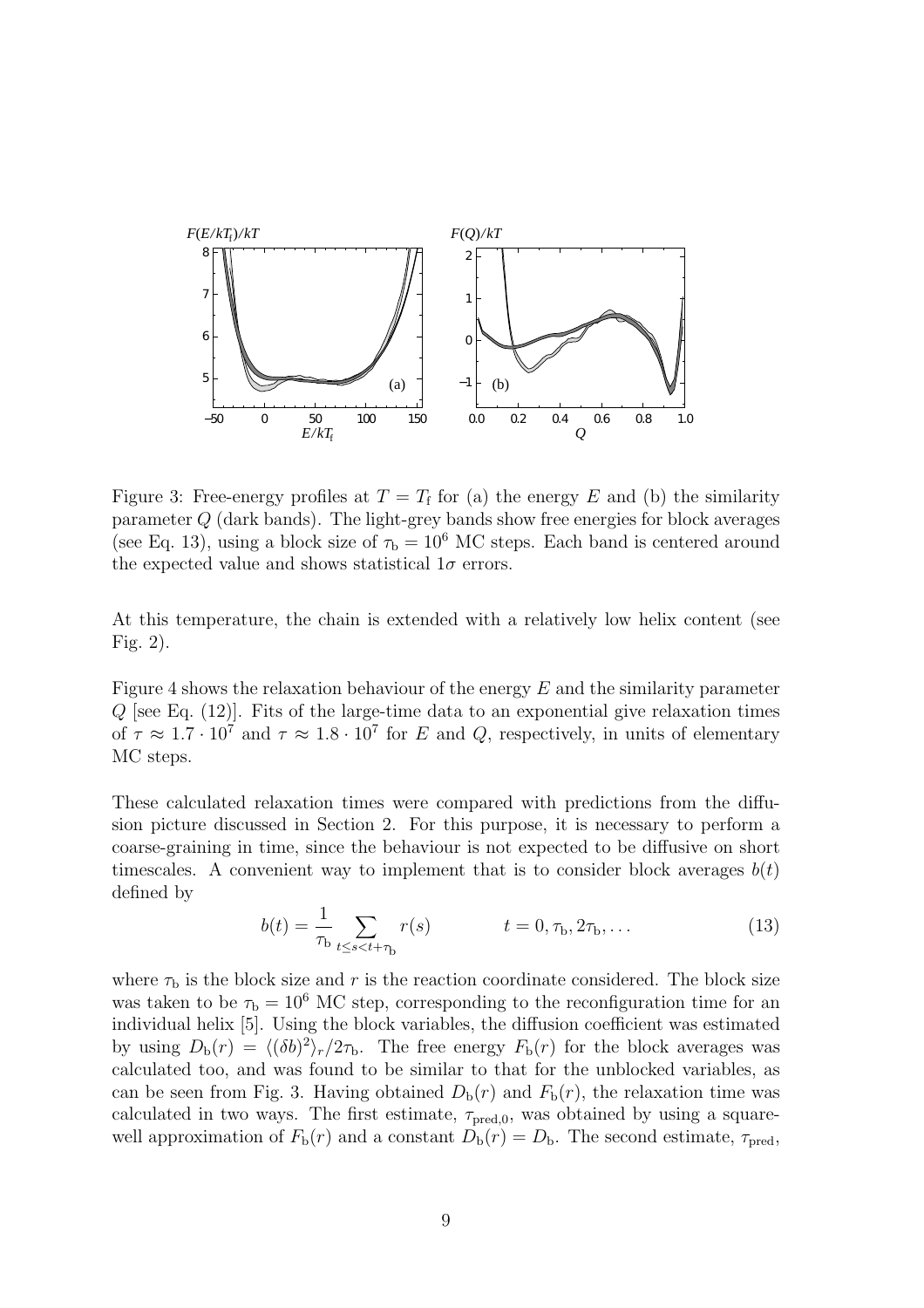

Figure 4: Relaxation behaviour at the folding temperature  $T_f$ , starting from  $T_0 \approx$ 1.06T<sub>f</sub>. (a)  $\delta E(t) = E(t) - \langle E \rangle$  against simulation time t, where  $E(t)$  is the average E after t MC steps (3000 runs) and  $\langle E \rangle$  denotes the equilibrium average. (b) Same plot for the similarity parameter Q.

| $\Delta r_{\rm sw}$ | $D_{\rm b}$                                                                                      | $\tau_{\rm pred,0}$ $\tau_{\rm pred}$ |  |
|---------------------|--------------------------------------------------------------------------------------------------|---------------------------------------|--|
|                     | E: $140kT_f (9.3 \pm 0.2) \cdot 10^{-5} (kT_f)^2 (2.1 \cdot 10^7) 1.9 \cdot 10^7 1.7 \cdot 10^7$ |                                       |  |
|                     | Q: 1.0 $(1.00 \pm 0.02) \cdot 10^{-8}$ $1.0 \cdot 10^{7}$ $0.8 \cdot 10^{7}$ $1.8 \cdot 10^{7}$  |                                       |  |

Table 1: The predictions  $\tau_{\text{pred},0}$  and  $\tau_{\text{pred}}$  (see text) along with the observed relaxation time  $\tau$ , for the energy E and the similarity parameter Q.  $\Delta r_{sw}$  is the width of the square-well potential and  $D<sub>b</sub>$  is the average diffusion coefficient.

was obtained by numerical solution of Eq. (1), using the full  $F<sub>b</sub>(r)$  and  $D<sub>b</sub>(r)$ .

The results of this analysis are summarized in Table 1. From this table it can be seen that the simple estimate  $\tau_{\text{pred},0}$  is correct within a factor of two for both E and Q. This is encouraging, but should not be taken to suggest that the underlying diffusion picture is perfect. If it had been perfect, the more elaborate estimate,  $\tau_{pred}$ , would have agreed with the observed value  $\tau$ , which is not the case. In fact,  $\tau_{pred}$  is not better than  $\tau_{pred,0}$ , at least not in Q, despite that there is a weak barrier in this coordinate (see Fig. 3b). That this one-dimensional description of the folding process is not perfect is no surprise, given that it completely ignores non-Markovian effects. How non-Markovian effects may affect folding times has been discussed in [7,25]. Another way to refine the analysis would be to use a set of two or more reaction coordinates rather than a single one [7, 26, 27]. With a multidimensional representation of the folding process, non-Markovian effects could become smaller.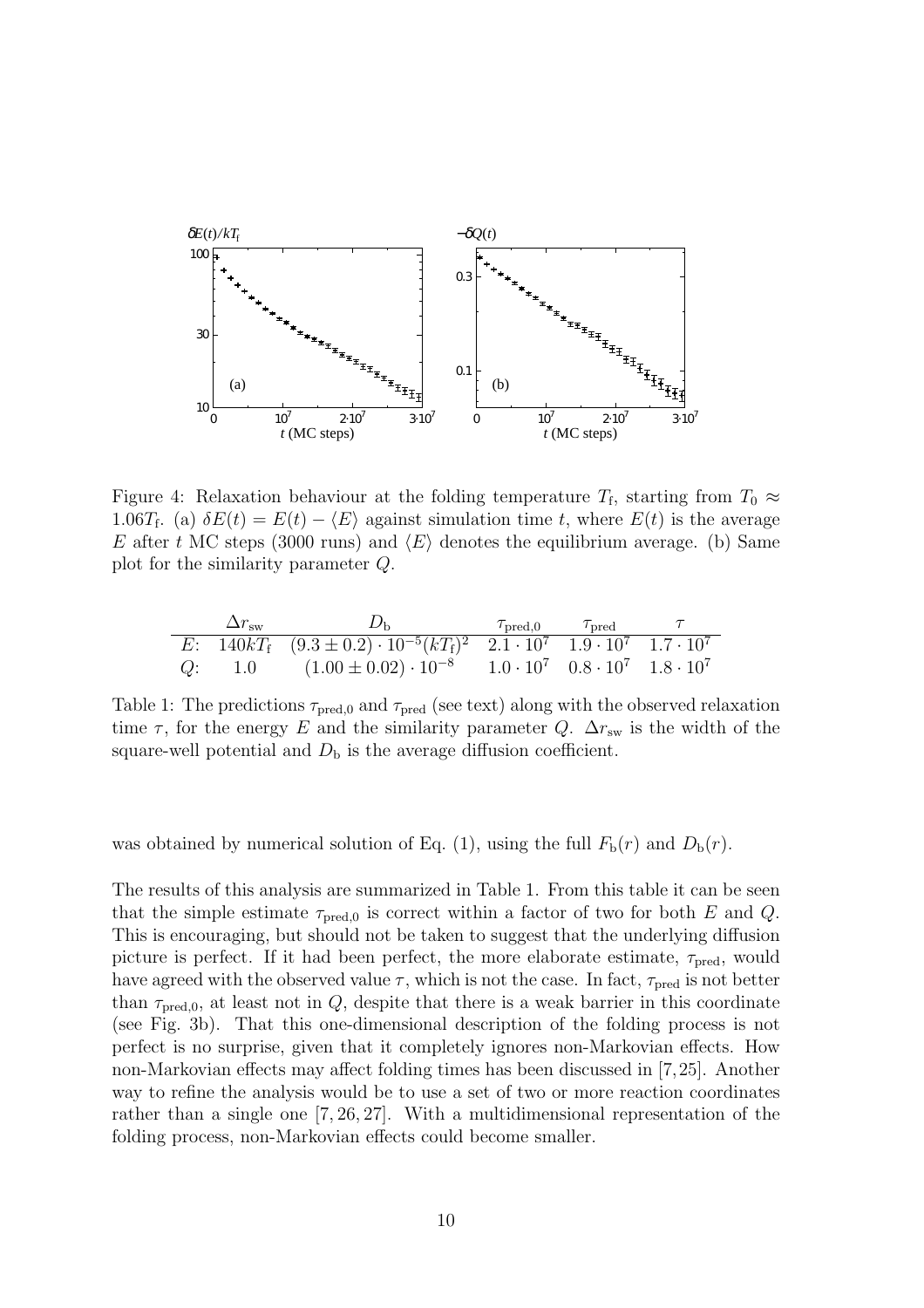The relaxation time analysis indicates that the dynamics are approximately diffusive on timescales beyond 10<sup>6</sup> MC steps  $\sim \tau/20$ . If the potential is close to a square well and the diffusion coefficient approximately constant, Eqs. (3) and (4) suggest that the leading correction term to the asymptotic exponential behaviour should be a second exponential with a time constant of  $\tau_2 = \tau/4$  at  $T = T_f$  (unless  $A_2$  is very small). A look at the data in Fig. 4 shows that  $Q(t)$  is approximately single exponential down to very small t, whereas there are non-negligible deviations from this behaviour in  $E(t)$  below  $t \sim \tau/3$ . The data for  $E(t)$  can be well described by a double exponential with time constants that differ by a factor of 4, but drawing any firm conclusion about the value of the second time constant is impossible, due to limited statistics. There is, however, a recent experimental study [28] of fast-folding mutants of the five-helix-bundle protein  $\lambda_{6-85}$ , in which double-exponential fits were performed near  $T = T_f$  (for the mutant  $\lambda$ Q33Y). Although it could be accidental, it is interesting to note that the two fitted time constants differed by a factor close to 4, as predicted by Eq.  $(4)$ .

#### 4 Summary

In this paper, a simple diffusion-based theory for fast-folding proteins was discussed. It was tested against MC results for a three-helix-bundle protein, which were obtained using a reduced off-lattice model with a relatively detailed chain representation. The main findings were as follows.

- Assuming the motion in individual reaction coordinates to be diffusive on timescales beyond the reconfiguration time for a single helix, the relaxation time could be predicted within a factor of two.
- The closed-form solution for a square-well potential and a constant diffusion coefficient predicts that the leading corrections to the asymptotic exponential behaviour for large t are exponentials with time constants of  $\tau_2 = \tau/4$  and  $\tau_3 = \tau/9$  at  $T = T_f$ . Due to statistical limitations, this could not be tested on our model protein, but a double-exponential fit of recent experimental data for a fast-folding protein actually gave time constants differing by a factor close to 4 [28]. Whether that was accidental or not remains to be seen.
- Although the relaxation time could be predicted quite well, it is clear that the one-dimensional diffusion description leaves room for improvement, as could be seen from our numerical solution of the diffusion equation.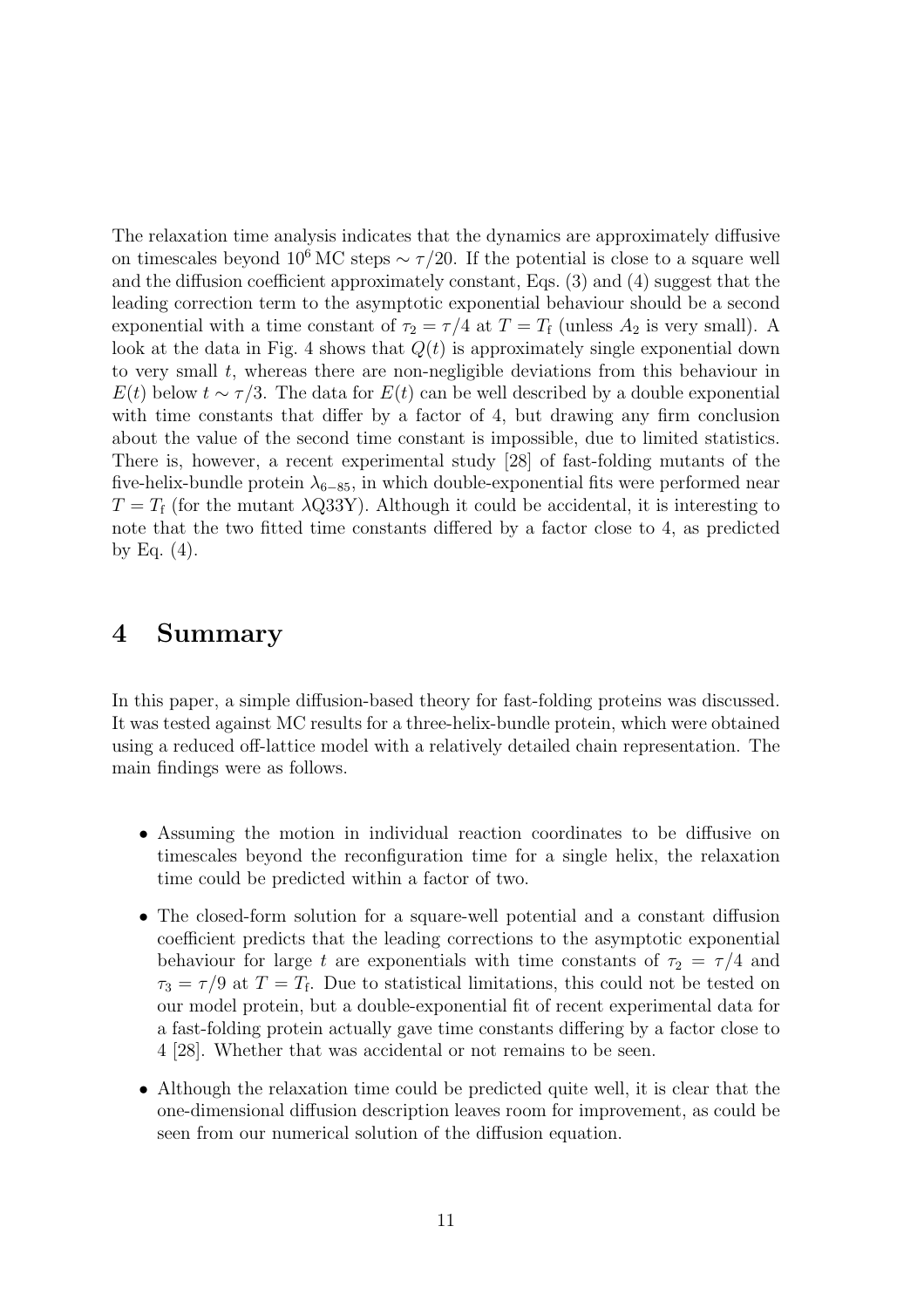#### Acknowledgments

This work was in part supported by the Swedish Research Council.

## References

- [1] C. Branden, J. Tooze, Introduction to Protein Structure, Garland Publishing, New York 1991.
- [2] C.B. Anfinsen, Science 181, 223 (1973).
- [3] S.E. Jackson, Fold. Des. 3, R81 (1998).
- [4] S.J. Hagen, J. Hofrichter, A. Szabo, W.A. Eaton, Proc. Natl. Acad. Sci. USA 93, 11615 (1996).
- [5] G. Favrin, A. Irbäck, B. Samuelsson, S. Wallin, in press: *Biophys. J.* (2003).
- [6] S.S. Plotkin, J.N. Onuchic, Q. Rev. Biophys. 35, 111 (2002).
- [7] S.S. Plotkin, J.N. Onuchic, *Q. Rev. Biophys.* **35**, 205 (2002).
- [8] N.D. Socci, J.N. Onuchic, P.G. Wolynes, J. Chem. Phys. 104, 5860 (1996).
- [9] H.A. Kramers, *Physica* **7**, 284 (1940).
- [10] J.D Bryngelson, J.N. Onuchic, N.D. Socci, P.G. Wolynes, Proteins 21, 167 (1995).
- [11] A. Irbäck, F. Sjunnesson, S. Wallin, *Proc. Natl. Acad. Sci. USA* **97**, 13614 (2000).
- [12] G. Favrin, A. Irbäck, S. Wallin, *Proteins* **47**, 99 (2002).
- [13] G. Favrin, A. Irbäck, S. Wallin, in press: *Proteins* (2003).
- [14] Z. Guo, D. Thirumalai, J. Mol. Biol. 263, 323 (1996).
- [15] S. Takada, Z. Luthey-Schulten, P.G. Wolynes, J. Chem. Phys. 110, 11616 (1999).
- [16] L. Regan, W.F. DeGrado, *Science* **241**, 976 (1988).
- [17] A.P. Lyubartsev, A.A. Martsinovski, S.V. Shevkunov, P.N. Vorontsov-Velyaminov, J. Chem. Phys. 96, 1776 (1992).